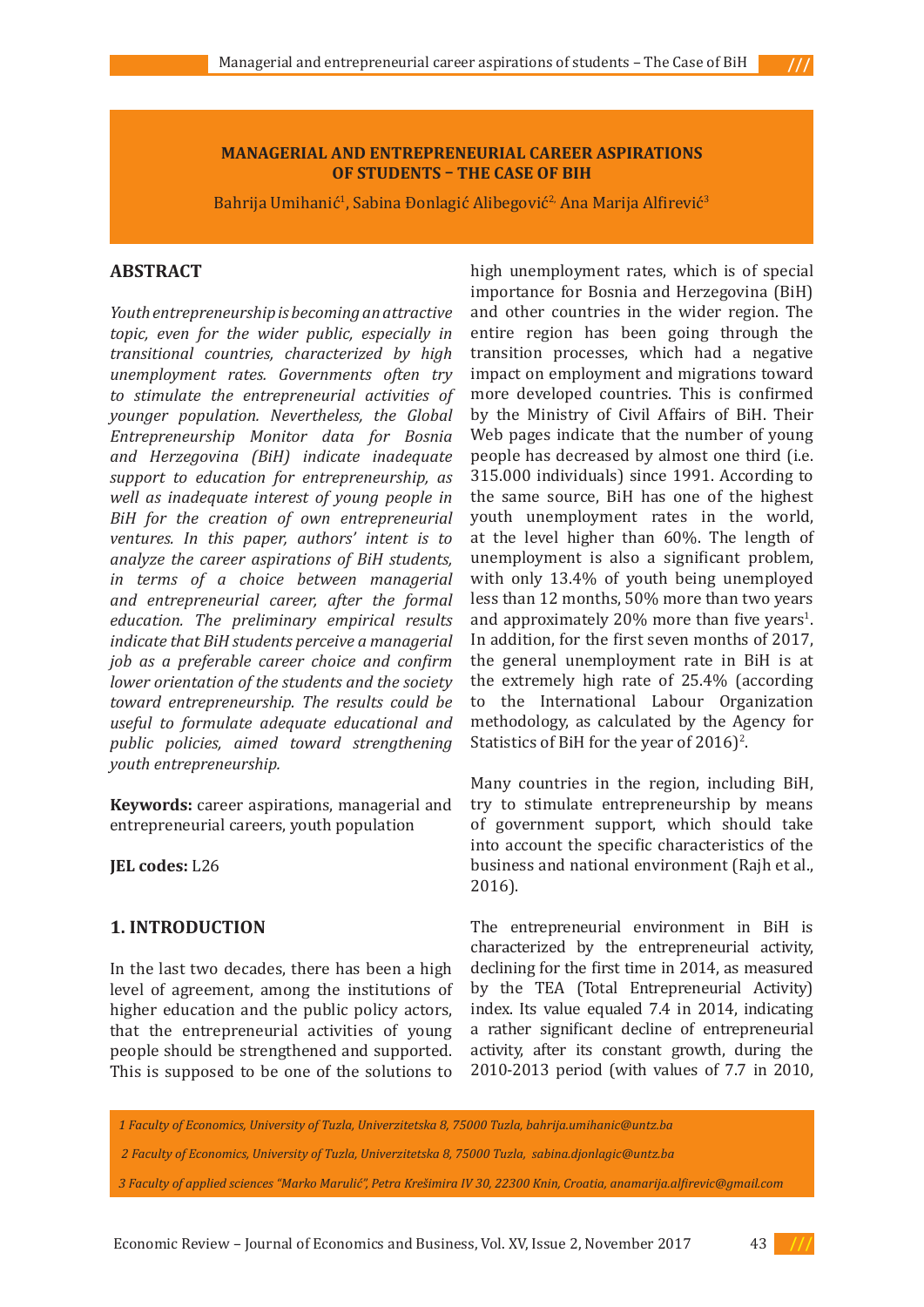$8.1$  in 2011 and 10.3 in 2013)<sup>3</sup>. Some difficulties for entrepreneurial development of BiH have been previously assessed in terms of inadequate economic situation, unstable entrepreneurial environment, high level of risk, and low social acceptance of entrepreneurship – especially when discussed as a potential solution of economic problems, regulatory framework, low efficiency of formal entrepreneurial education, etc. (GEM, 2012). The recent drop of entrepreneurial activity should be further analyzed in future research.

The scientific problem, discussed in this study, is related to establishing differences in attitudes and preferences between major educational paths, especially those available to students of business and economics. Namely, many different studies have been written on the topics of entrepreneurial career (Miljković Krečar, 2010) and entrepreneurial intent in the region (e.g. Alfirević, Peronja & Borovac Zekan, 2015; Rajh et al, 2016, etc.). Factors, which contribute to the entrepreneurial intent have been discussed (Krneta, Alfirević & Đonlagić, 2015; Krneta, Najev Čačija & Alfirević, 2016), as well. On the other hand, the management careers, which could be even more attractive to students of business and economics than the entrepreneurial careers, have been rarely discussed in the regional scientific literature. One of such articles (Milinković, Kovačević & Mihailović, 2017) explores differences between such two career paths for Serbian students.

- 1. Therefore, the objectives of this paper are as follows:
- 2. to establish the preferences toward the managerial and entrepreneurial career paths in BiH,
- 3. to establish factors influencing the choice of career paths among the students in BiH and, especially,
- 4. to test if the previous work and entrepreneurial experience of students influence their career choices.

From the applied point of view, this paper contributes to such research by analyzing the differences in student attitudes toward managerial and entrepreneurial career paths, after finishing higher education. It is believed that the preliminary research results can be used as a relevant basis for educational and

public policies, intending to strengthen student entrepreneurship and self-employment.

### **2. LITERATURE REVIEW**

In this section, the previous research results are reviewed, as related to the key factors<br>determining career aspirations toward career aspirations toward entrepreneurship versus managerial careers, as characterized by working for venture owner(s).

Entrepreneurial career development has been a research topic in psychology as well as in other social sciences. Miljković Krečar (2010) singles out four theoretical approaches to such a career: (a) career choice theory (as being based on personal characteristics, contributing to the choice of an entrepreneurial career); (b) career socialization theory (oriented toward the evaluation of previous work-related and entrepreneurial experiences to the intent of developing an entrepreneurial career); (c) career orientation theory (based on the own definition and self-perception of one's identity, as viewed through the lens of the future career) and (d) career development theory (as explained in terms of how an entrepreneur's career stages develop and influence his or her private life).

Of all these potential approaches to analyzing entrepreneurial careers, researchers often resort to use of personal characteristics. One of the studies, conducted in the wider region, examines the influence of students' intrinsic and extrinsic life goals on their career choices (Milinković, Kovačević & Mihailović, 2017). This study, based on a sample of students from the Faculty of Organizational Sciences at the University of Belgrade, showed that the differences among intrinsic and extrinsic goals are not associated with career choices. The only relationship has been found among the goal to create wealth and the choice of a managerial career in an international company. The study also produced an unexpected empirical finding: the choice of a university program did not influence the entrepreneurial career aspirations. These were the same in all departments of the faculty, which led authors to the conclusion that education can develop an interest in entrepreneurship.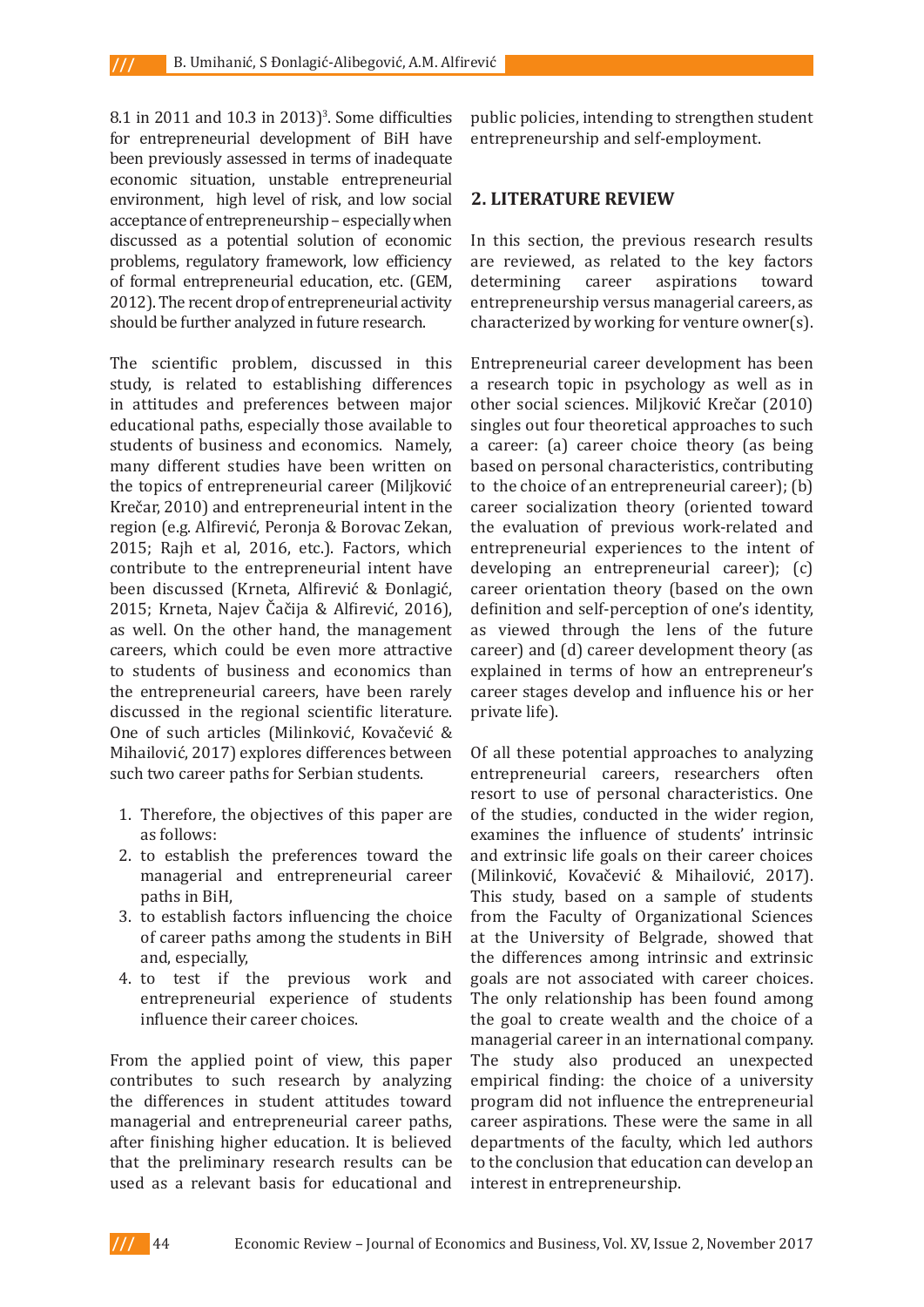On the other hand, Krneta, Najev Čačija & Alfirević (2016) have shown that career socialization variables, such as the influence of entrepreneurial families, could be more important than personal characteristics, in the countries in the South-East European region. This study, based on a survey of Croatian students, shows that students with family business background have a higher entrepreneurial intent and higher values of psychological variables explaining entrepreneurship (such as self-efficacy). Another study, conducted on a sample of Croatian students, shows that perceived social desirability of entrepreneurship significantly influences the entrepreneurial intent (Alfirević, Peronja & Borovac Zekan, 2015). These results seem to direct to the socialization variables as an important source of entrepreneurial career for students in South East Europe.

Therefore, in this paper, wishing to check the results of previous research, authors chose the career socialization theory approach. The variables, hypothesized to influence the career choices include personal work and entrepreneurial experiences, which have already been applied to the study of entrepreneurial intent (Fa Tong, Yoon Kin Tong & Chen Loy, 2015). Existing research suggests that previous entrepreneurial experience is indirectly associated with the entrepreneurial career intent, by influencing the variables of perceived entrepreneurship desirability and feasibility (Krueger, 1993). Start-up experience has been included into another model of entrepreneurial behavior, created by Farmer, Yao & Kung Mcintyre (2011).

Their model predicts that entrepreneurial career aspirations are based on the similarities among perceptions of the entrepreneurial role and personal characteristics. Aspirations further lead to entrepreneurial behaviors (related to discovery of new ideas/opportunities and exploiting the existing ones). This relationship is influenced by a variable describing the personal start-up experience.

The career socialization model, used in this paper, also acknowledges previous findings, also cited by Miljković Krečar (op. cit.), that *different role models* (such as family and/ or friends), can significantly influence an individual entrepreneurial 'habitus' and the individual decision for starting the own venture. The empirical relevance of support, obtained by friends and family as entrepreneurial role models, has been also demonstrated by a previous study conducted on a sample of students in BiH and Croatia (Krneta, Alfirević & Đonlagić, 2015). In this study, the potential influence of role models has been formulated in terms of personal knowledge of an entrepreneur and his/her business activities (not belonging to the own family).

Another source of social experiences, related to entrepreneurial career choices, can be found in *family entrepreneurship* (Krneta, Najev Čačija & Alfirević, op.cit.), which highlights the role of parents as family entrepreneurs, with the personal influence of the father's role often being dominant (Kirkwood, 2007). On the other hand, children's upbringing in entrepreneurial families can have a negative influence toward the entrepreneurship as a negative choice, which is especially based on the perception of inadequate self-efficacy (Zellweger et al., 2010).

# **3. RESEARCH METHODOLOGY AND SAMPLE**

This study has been conducted on a convenience sample (N=193) of student population in BiH, studying at three state-owned universities. The structure of respondents is somewhat biased, as the majority of surveys have been conducted at the University of Banja Luka (85.3%) in Republic Srpska (RS), with only 10% of respondents coming from University of Tuzla and 4.8% from University of Mostar in the Federation of BiH(FBiH). This is the most significant limitation of this study, which is to be addressed by future research. Nevertheless, the obtained results are indicative and can be used to guide future studies.

The study is based on a research instrument – questionnaire, consisting of six items, which are presented in Table 1 in the following section. They measured student orientation (aspirations) toward a managerial and/or an entrepreneurial career, after finishing formal education. All items were measured on a standard Likert scale, with five levels of agreement with the predetermined statements (ranging from: 1-I do not agree at all,

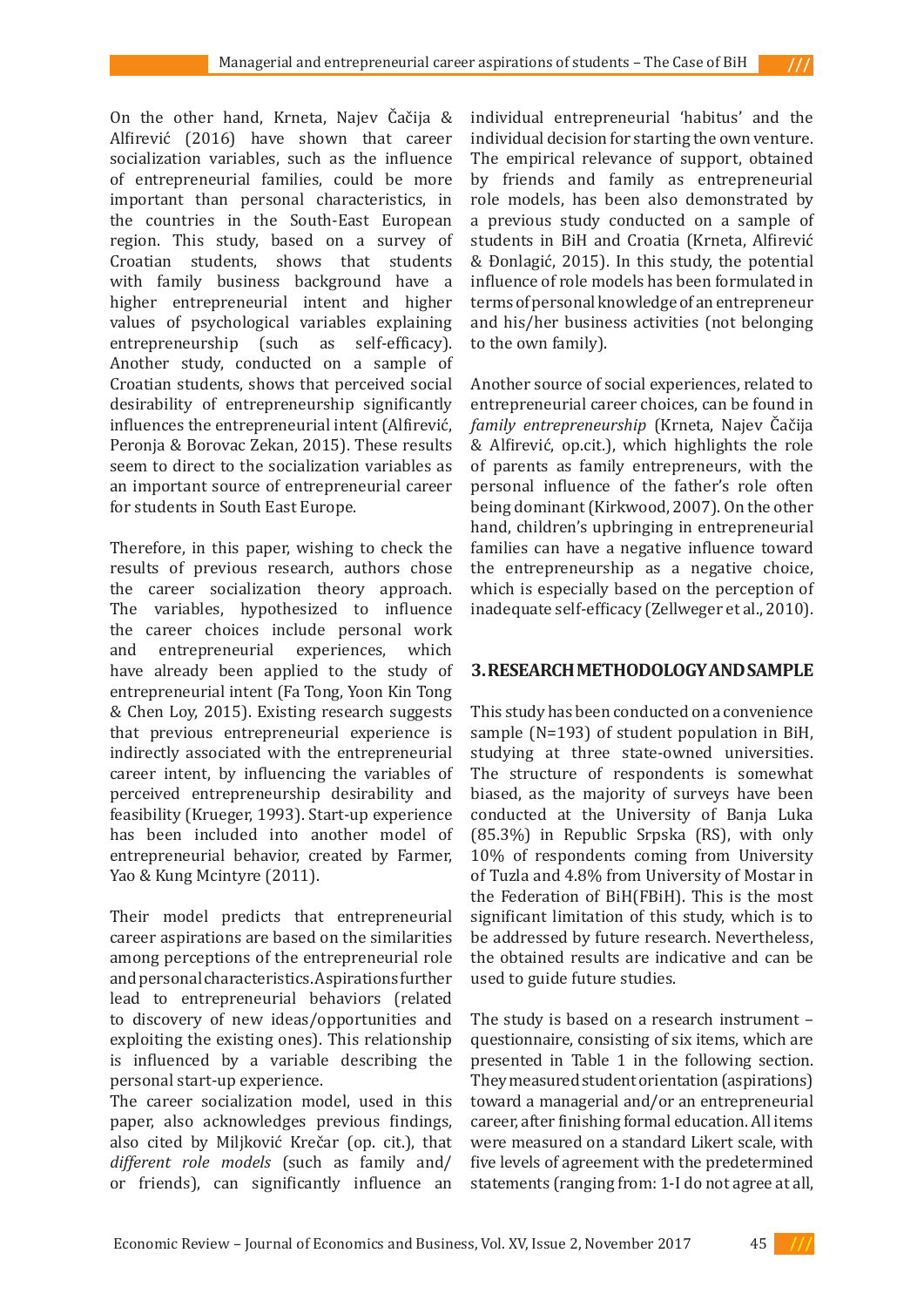to: 5-I agree completely). The statements were formulated to demonstrate the desirability of a managerial and/or an entrepreneurial career, after finishing the formal academic education. Some statements were negatively formulated, which required their recoding, during the statistical analysis of the survey results.

It was easier to motivate master students to respond to our on-line survey, which led to 46.1% of the respondents studying at the bachelor level and 53.4% at the master level. Only 0.5% were doctoral (PhD) students, which is an acceptable sample structure from the aspect of the study levels.

There is also a disproportion of female respondents (73.1%), which leads to an additional limitation of the research, to be corrected in future studies. Majority of the respondents are full-time students (56% financing their studies independently and 39.9% being financed by the relevant ministry budget). Only 4.1% of the respondents are parttime students.

All the data were downloaded and coded in Microsoft Excel, while the statistical analysis has been conducted by using the SPSS software package.

### **4. RESEARCH RESULTS**

The items used to analyze students' career aspirations include the perceived value of an

entrepreneurial career by the respondents' families as well as items related to the national culture, social values, perceptions of entrepreneurial risk, and ethics (see Table 1). The mean values show that the importance of entrepreneurs in the society (with the score of 2.53), as well as the ethical acceptability of entrepreneurship (with the score of 2.46) are perceived as negative. The national culture is also seen as negative toward entrepreneurship (with the score of 2.53). Neutral mean score (3.03) is found for the attitude of respondents' families toward entrepreneurial careers, while slightly positive mean scores are found for social desirability of entrepreneurship (3.14), even when risks are taken into consideration (3.25).

The comparable items and identical measures have been used to analyze the students' attitudes toward managerial careers, as perceived by respondents' families and the society (see Table 2).

There is a mean score of attitudes toward the managerial career (2.89), showing negative attitudes toward the managerial careers, rooted in the national culture. It is also interesting that managerial careers are not considered as especially important (with the mean value for the item of 2.70). The surveyed students also have negative attitudes toward the ethical acceptability of managerial careers in BiH, with the low mean score of 2.68. There is an approximately neutral opinion (close to the neutral value of the scale, i.e. to the value of

Table 1. Students' attitudes toward an entrepreneurial career

|                                                                                                  | N   | Mean | <b>Std. Deviation</b> |
|--------------------------------------------------------------------------------------------------|-----|------|-----------------------|
| My family values an entrepreneurial career more than other<br>career options.                    | 193 | 3.03 | 1.092                 |
| Culture in my country highly promotes students'<br>entrepreneurial careers.                      | 193 | 2.53 | 1.186                 |
| The majority in my country believes that entrepreneurship is<br>an important career.             | 193 | 2.53 | .995                  |
| The majority in my country believes that entrepreneurship is<br>a desirable career.              | 193 | 3.14 | 1.083                 |
| The majority in my country believes entrepreneurial career is<br>desirable, regardless of risks. | 193 | 3.25 | 1.037                 |
| The majority in my country believes that entrepreneurial<br>career is ethically acceptable.      | 193 | 2.46 | 1.090                 |

Source: Authors' calculations.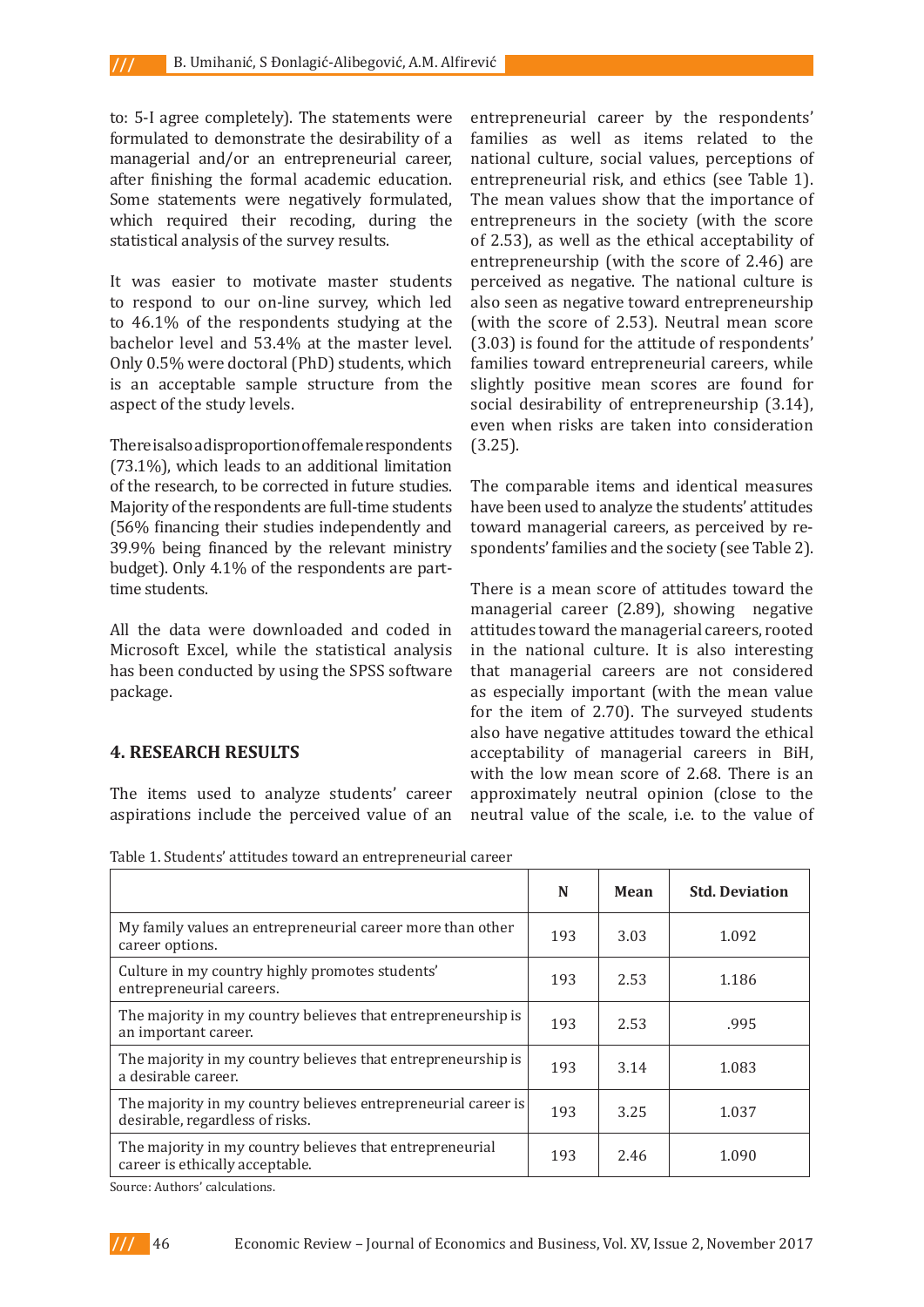|                                                                                                                | N   | Mean | <b>Std. Deviation</b> |
|----------------------------------------------------------------------------------------------------------------|-----|------|-----------------------|
| My family values a managerial career more than other career<br>options.                                        | 193 | 3.07 | 1.066                 |
| Culture in my country highly promotes students' managerial<br>careers.                                         | 193 | 2.89 | 1.019                 |
| The majority in my country believes that management is an<br>important career.                                 | 193 | 2.70 | .963                  |
| The majority in my country believes that management is a<br>desirable career.                                  | 193 | 3.23 | 1.096                 |
| The majority in my country believes that managerial career is<br>desirable, regardless of associated problems. | 193 | 3.41 | 1.072                 |
| The majority in my country believes that managerial career is<br>ethically acceptable.                         | 193 | 2.68 | 1.000                 |

| Table 2. Students' attitudes toward a managerial career |  |
|---------------------------------------------------------|--|
|---------------------------------------------------------|--|

Source: Authors' calculations.

3), related to the attitudes of students' families toward a managerial career. On the other hand, managerial careers are perceived to be desirable (with the score of 3.23), even with all the associated problems taken into account (with the score of 3.41).

To determine, if there is a statistically significant difference of mean values among the item pairs, describing the attitudes toward entrepreneurial and managerial careers, paired t-tests were conducted. Three items have statistically significant differences. The cultural values are found to be significant in promoting managerial careers in a higher degree than motivating students for entrepreneurship ( $t = -3.852$ ,  $p =$ 0.000). The social desirability of managerial career is higher than of the entrepreneurial one, when all career problems are taken into account  $(t = -2.013, p = 0.046)$ . The managerial career is also found to be more ethically acceptable than the entrepreneurial one (t =  $-2.806$ , p = 0.006), although both career paths are negatively perceived from the ethical viewpoint (with scores lower than 3, which represents the neutral value on the Likert scale).

The obtained results, related to the differences among mean values of item pairs, indicate that, for our sample, there is a preference for the selection and development of a managerial career over the entrepreneurial one. This could be one of the barriers to further development of student entrepreneurship. The lack of statistically significant differences shows that family preferences might not be so important for students' career aspirations. On the other hand, these items are related to students' perceptions only. To obtain a more reliable conclusion, we also included into our survey items related to the personal work and entrepreneurial experience, as well as to the family entrepreneurial experience. The result of such an analysis should serve to develop awareness of entrepreneurship among the younger population being affected by a high unemployment rate, as well as to develop adequate measures at the university and entrepreneurial infrastructure levels.

Desirability of entrepreneurial and managerial career has been analyzed for student groups, according to their work (Table 4) and entrepreneurial experience (Table 5). To arrive to a single indicator of career aspirations, simple summative indices have been computed for the two item groups. The mean index value describing the entrepreneurial career aspirations equals 18.03 (with the standard deviation of 3.01), while the mean index value describing the aspirations toward managerial careers equals 18.63 (although with the standard deviation of 3.39). This indicates that managerial career is a preferable choice for our sample of BiH students, over their motivation to start their own entrepreneurial venture.

The research results show that students with previous work experience have higher aspirations toward managerial careers, than students

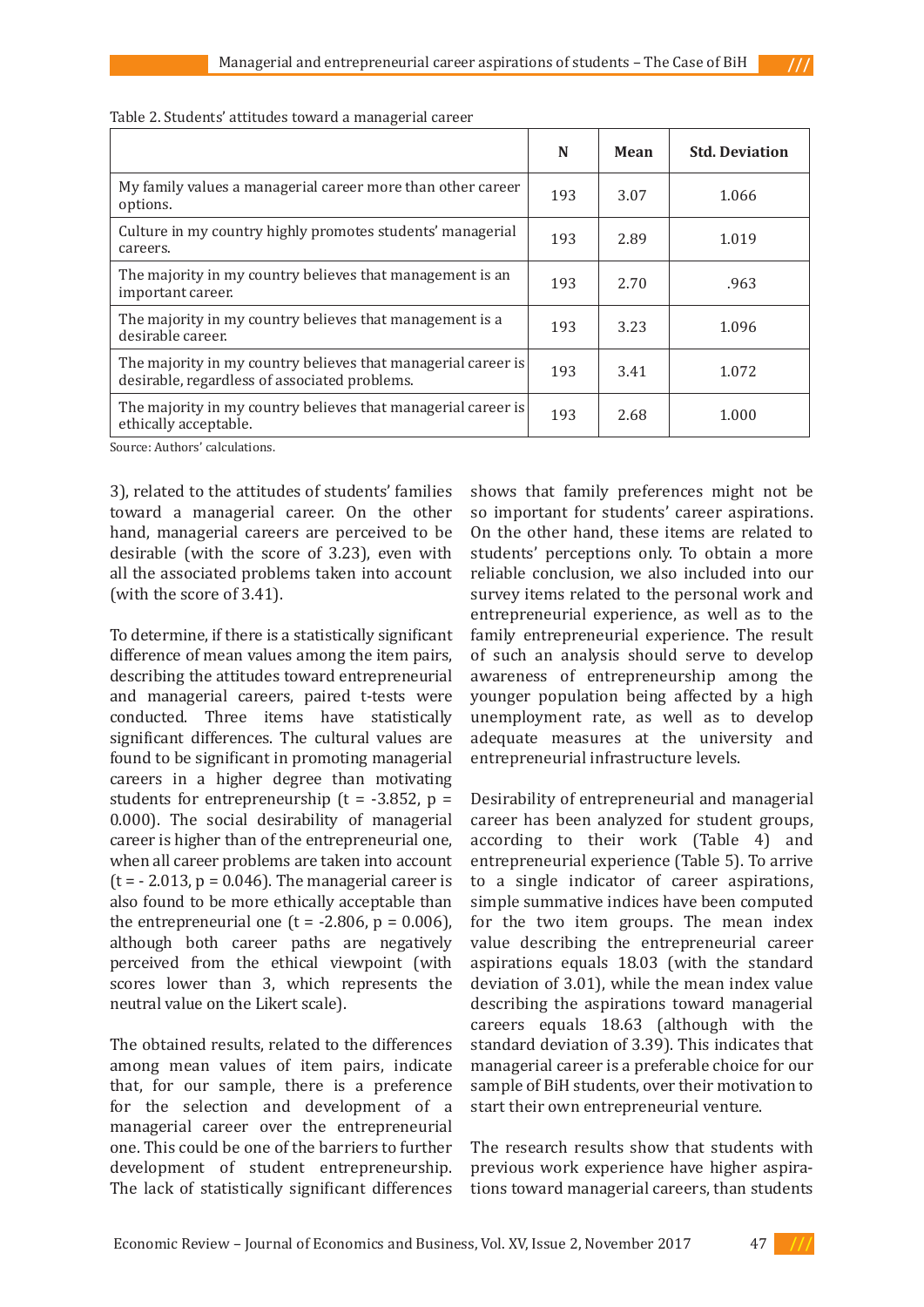|                   |                                                                                                                 | Mean | N   | <b>Std.</b> Deviation | Mean difference | 95% Confidence<br>Interval of the<br>Diff.(Lower) | Paired Diff.<br>95% Confidence<br>Interval of the<br>Diff. (Upper) | t            | df  | Sig. (2-tailed) |
|-------------------|-----------------------------------------------------------------------------------------------------------------|------|-----|-----------------------|-----------------|---------------------------------------------------|--------------------------------------------------------------------|--------------|-----|-----------------|
|                   | My family values an<br>entrepreneurial career more<br>than other career options.                                | 3.03 | 193 | 1.092                 |                 |                                                   |                                                                    |              |     |                 |
| Pair              | My family values a<br>managerial career more<br>than other career options.                                      | 3.07 | 193 | 1.066                 | $-0.041$        | $-206$                                            | .123                                                               | -.497        | 192 | .620            |
| 2                 | Culture in my country<br>highly promotes students'<br>entrepreneurial careers.                                  | 2.53 | 193 | 1.186                 |                 |                                                   |                                                                    |              |     |                 |
| Pair              | <b>Culture in my country</b><br>highly promotes students'<br>managerial careers.                                | 2.89 | 193 | 1.019                 | $-352$          | $-533$                                            | $-172$                                                             | $-3.852$     | 192 | .000            |
| Pair <sub>3</sub> | The majority in my<br>country believes that<br>entrepreneurship is an<br>important career.                      | 2.53 | 193 | .995                  | $-171$          | $-350$                                            | .008                                                               | $-1.884$ 192 |     | .061            |
|                   | The majority in my country<br>believes that management<br>is an important career.                               | 2.70 | 193 | .963                  |                 |                                                   |                                                                    |              |     |                 |
| Pair 4            | The majority in my<br>country believes that<br>entrepreneurship is a<br>desirable career.                       | 3.14 | 193 | 1.083                 | $-0.093$        | $-262$                                            | .076                                                               | $-1.088$ 192 |     | .278            |
|                   | The majority in my country<br>believes that management<br>is a desirable career.                                | 3.23 | 193 | 1.096                 |                 |                                                   |                                                                    |              |     |                 |
| S                 | The majority in my country<br>believes entrepreneurial<br>career is desirable,<br>regardless of risks.          | 3.25 | 193 | 1.037                 |                 | $-318$<br>$-0.03$                                 |                                                                    |              |     |                 |
| Pair              | The majority in my country<br>believes managerial career<br>is desirable, regardless of<br>associated problems. | 3.41 | 193 | 1.072                 | $-161$          |                                                   |                                                                    | $-2.013$ 192 |     | .046            |
| Pair 6            | The majority in my<br>country believes that<br>entrepreneurial career is<br>ethically acceptable.               | 2.46 | 193 | 1.090                 |                 |                                                   |                                                                    |              |     |                 |
|                   | The majority in my<br>country believes that<br>entrepreneurial career is<br>ethically acceptable.               | 2.68 | 193 | 1.000                 | $-218$          | $-371$                                            | $-065$                                                             | $-2.806$ 192 |     | .006            |

| Table 3. Differences among attitudes toward entrepreneurial and managerial careers (paired t-test results) |  |  |
|------------------------------------------------------------------------------------------------------------|--|--|
|                                                                                                            |  |  |

Source: Authors' calculations.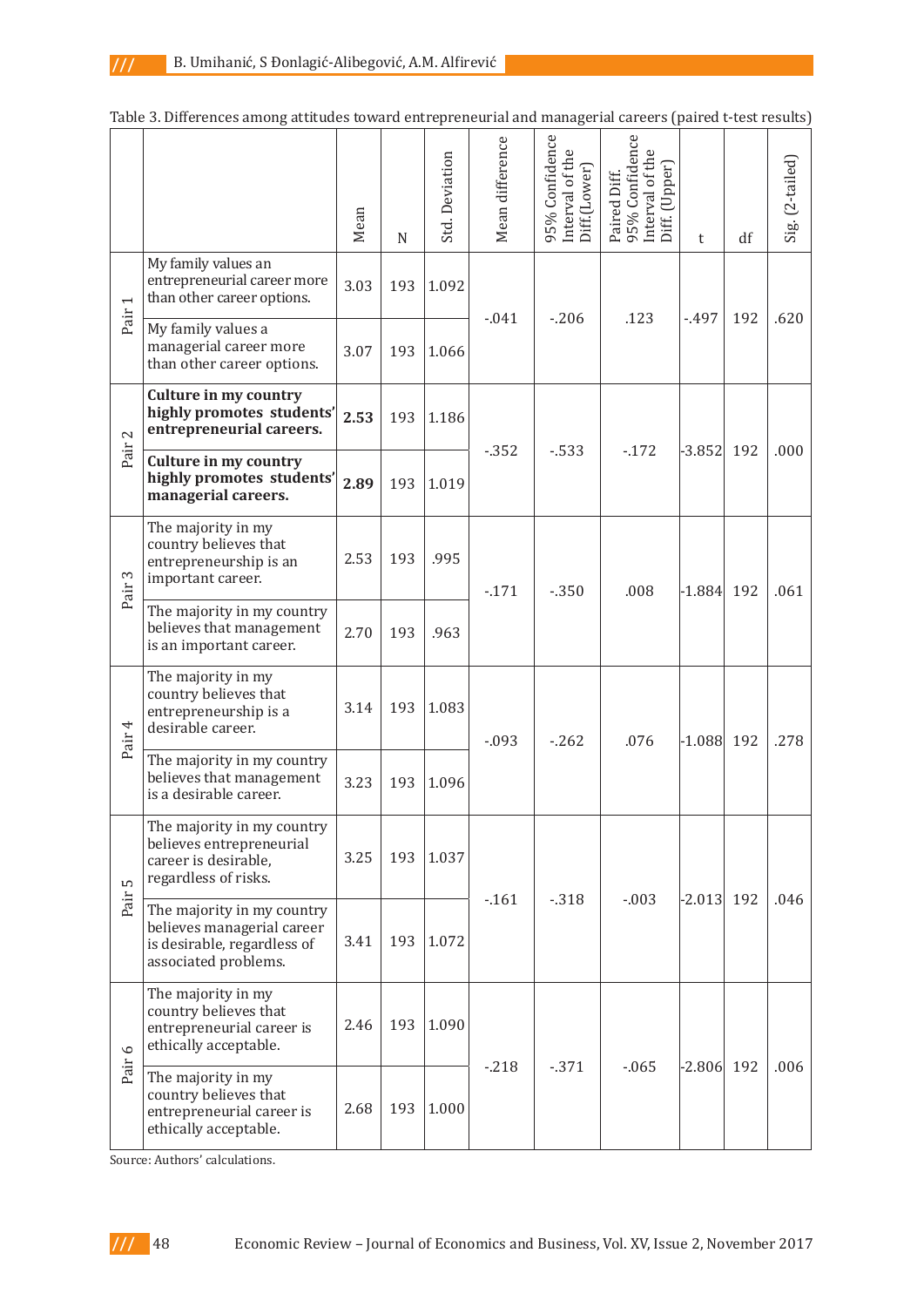|                | Previous work experience                         | N   | <b>Minimum</b> | <b>Maximum</b> | Mean    |
|----------------|--------------------------------------------------|-----|----------------|----------------|---------|
|                | Entrepreneurial career aspirations (index value) | 122 | 10.00          | 26.00          | 18.2623 |
| N <sub>0</sub> | Managerial career aspirations (index value)      | 122 | 8.00           | 28.00          | 18.5738 |
| <b>YES</b>     | Entrepreneurial career aspirations (index value) | 71  | 10.00          | 24.00          | 17.6197 |
|                | Managerial career aspirations (index value)      | 71  | 11.00          | 30.00          | 18.7183 |

#### Table 4. Students' aspirations toward entrepreneurial and managerial careers in relation to previous work experience

Source: Authors' calculations.

## Table 5. Students' aspirations toward entrepreneurial and managerial careers in relation to previous entrepreneurial experience

|                                                  | Previous entrepreneurial experience              | N   | <b>Minimum</b> | <b>Maximum</b> | Mean    |
|--------------------------------------------------|--------------------------------------------------|-----|----------------|----------------|---------|
|                                                  | Entrepreneurial career aspirations (index value) | 174 | 10.00          | 26.00          | 17.9828 |
| N <sub>0</sub>                                   | Managerial career aspirations (index value)      | 174 | 8.00           | 30.00          | 18.6322 |
| Entrepreneurial career aspirations (index value) |                                                  | 19  | 15.00          | 22.00          | 18.4211 |
| <b>YES</b>                                       | Managerial career aspirations (index value)      | 19  | 14.00          | 24.00          | 18.5789 |

Source: Authors' calculations.

who have not been employed previously. On the other hand, students are demotivated to start an entrepreneurial career if they have been employed previously, since respondents with work experience have a lower mean index score (17.62) than those without practical experience (18.26). An employee experience does not seem to contribute to the positive perception and attractiveness of an entrepreneurial career among the surveyed students in BiH.

Once the students have their own entrepreneurial experience (see Table 5), their perception of entrepreneurship is improved, which is presented by the mean index scores for entrepreneurial aspirations. The mean value for this index equals 18.42 for students with entrepreneurial experience, compared to the mean value of 17.98, for those without such an experience. The surveyed BiH students perceive the attractiveness of entrepreneurship based on their personal experience only. This could be related to the previously presented results on the lower attractiveness of entrepreneurship, when compared to employment, for B&H students, which should be taken into consideration by institutions of higher education wishing to develop programs for encouragement of student entrepreneurship.

The objective of the following analysis is to establish if there is any association among the students' career aspirations and different personal factors such as the already discussed students' work and entrepreneurial experience. In addition, previous exposure to entrepreneurship is also considered, by introducing the items related to the personal knowledge of an entrepreneurial individual (small business owner) and the presence of a family business experience (i.e. ownership of a small business by a member of the student's family). The linear correlation results (see Table 6) indicate the existence of a highly significant correlation (at the level of 1%) between the personal work and entrepreneurial experience. This could be explained in terms of existence of a small group of active students who have already engaged in both career paths, although this needs to be verified by future research. In addition, there is a statistically significant correlation between indexes, describing aspirations toward managerial and entrepreneurial careers, which is logical as

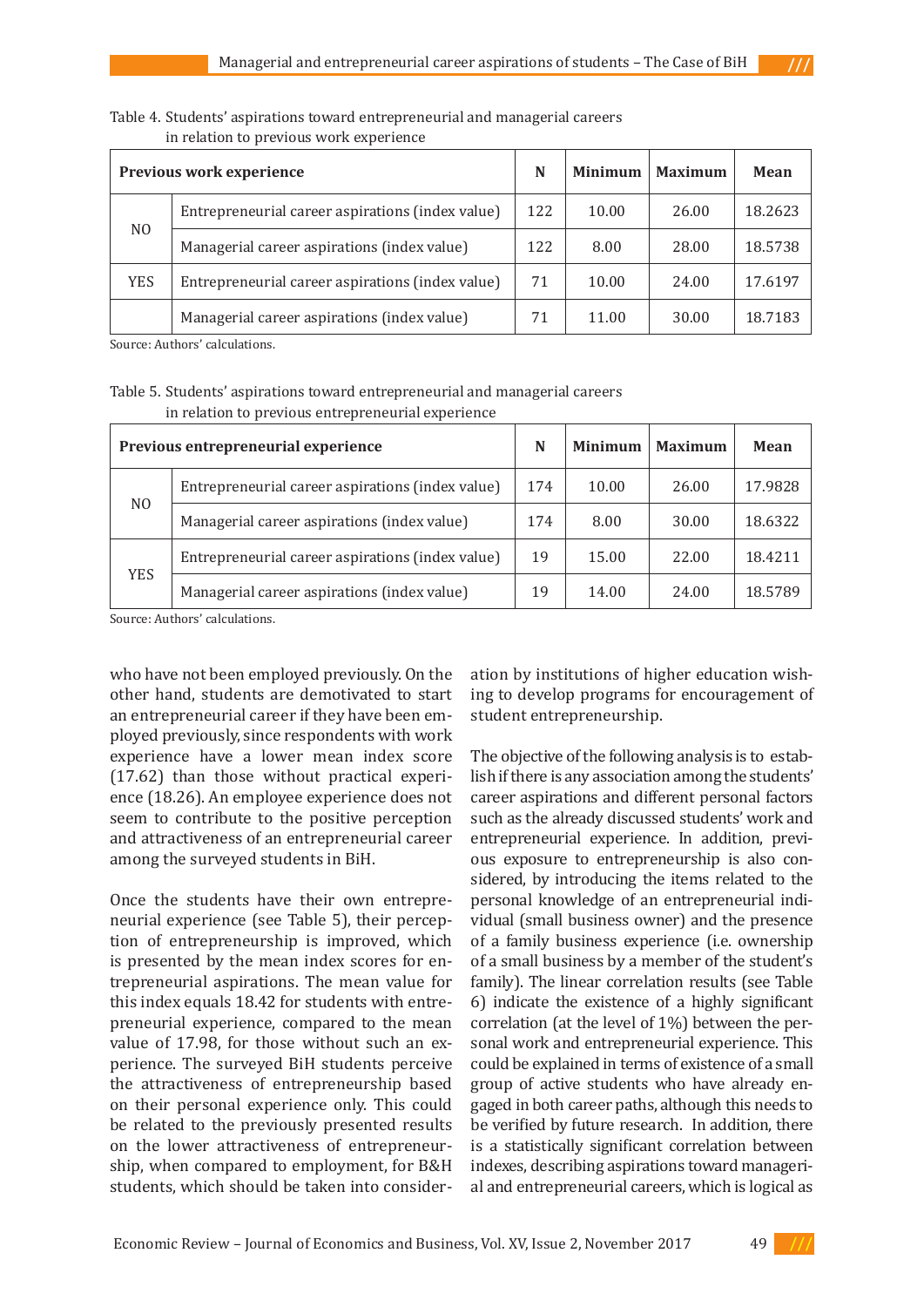|                               |                            | career aspirations<br>Entrepreneurial<br>(index value) | career aspirations<br>(index value)<br>Managerial | Previous work<br>experience | entrepreneurial<br>experience<br>Previous | knowledge of an<br>entrepreneur<br>Personal | Family business<br>Б<br>amily business<br>(experience of<br>background<br>present) |
|-------------------------------|----------------------------|--------------------------------------------------------|---------------------------------------------------|-----------------------------|-------------------------------------------|---------------------------------------------|------------------------------------------------------------------------------------|
| Entrepreneurial<br>career     | <b>Pearson Correlation</b> | $\mathbf{1}$                                           | $.350**$                                          | $-103$                      | .043                                      | .035                                        | .032                                                                               |
| aspirations<br>(index value)  | Sig. (2-tailed)            |                                                        | .000                                              | .154                        | .548                                      | .630                                        | .658                                                                               |
|                               | N                          | 193                                                    | 193                                               | 193                         | 193                                       | 193                                         | 193                                                                                |
| Managerial<br>career          | <b>Pearson Correlation</b> |                                                        | $\mathbf{1}$                                      | .021                        | $-0.005$                                  | .106                                        | .072                                                                               |
| aspirations<br>(index value)  | Sig. (2-tailed)            |                                                        |                                                   | .777                        | .949                                      | .144                                        | .319                                                                               |
|                               | N                          |                                                        | 193                                               | 193                         | 193                                       | 193                                         | 193                                                                                |
| Previous work<br>experience   | <b>Pearson Correlation</b> |                                                        |                                                   | $\mathbf{1}$                | $.289**$                                  | .099                                        | .075                                                                               |
|                               | Sig. (2-tailed)            |                                                        |                                                   |                             | .000                                      | .173                                        | .299                                                                               |
|                               | N                          |                                                        |                                                   | 193                         | 193                                       | 193                                         | 193                                                                                |
| Previous<br>entrepreneurial   | <b>Pearson Correlation</b> |                                                        |                                                   |                             | $\mathbf{1}$                              | .117                                        | $.236**$                                                                           |
| experience                    | Sig. (2-tailed)            |                                                        |                                                   |                             |                                           | .106                                        | .001                                                                               |
|                               | N                          |                                                        |                                                   |                             | 193                                       | 193                                         | 193                                                                                |
| Personal<br>knowledge         | Pearson Correlation        |                                                        |                                                   |                             |                                           | $\mathbf{1}$                                | $.361**$                                                                           |
| of an                         | Sig. (2-tailed)            |                                                        |                                                   |                             |                                           |                                             | .000                                                                               |
| entrepreneur                  | N                          |                                                        |                                                   |                             |                                           | 193                                         | 193                                                                                |
| Family business<br>background | <b>Pearson Correlation</b> |                                                        |                                                   |                             |                                           |                                             | $\mathbf{1}$                                                                       |
| (experience of a              | Sig. (2-tailed)            |                                                        |                                                   |                             |                                           |                                             |                                                                                    |
| family business<br>present)   | N                          |                                                        |                                                   |                             |                                           |                                             | 193                                                                                |

### Table 6. Linear correlations among orientation(s) toward managerial and entrepreneurial careers and students' personal/family experience

Source: Authors' calculations.

the majority of the respondents study economics and business, which makes both career choices relatively attractive.

*The role of family role-models is quite important for students in BiH, since the personal entrepreneurial experience is associated with the belonging to entrepreneurial families*, as demonstrated by a statistically significant correlation, as well. The strength of the described correlations is relatively low (with the value of Pearson correlation coefficient between 0.2 and 0.3).

On the other hand, it is interesting that *no significant correlation can be found among the*  *indicators of managerial (or entrepreneurial) career aspirations and the selected indicators of personal and family experience*. The previous discussion has pointed out that BiH students rather choose managerial than entrepreneurial career and the difficulties in motivating them to engage in entrepreneurship have been already established in other studies. In this study, previous entrepreneurial experience was considered as a determinant of entrepreneurial aspirations but this cannot be verified by the existence of a statistically significant correlation.

The existing results could be interpreted in terms of BiH students, following the entrepreneurial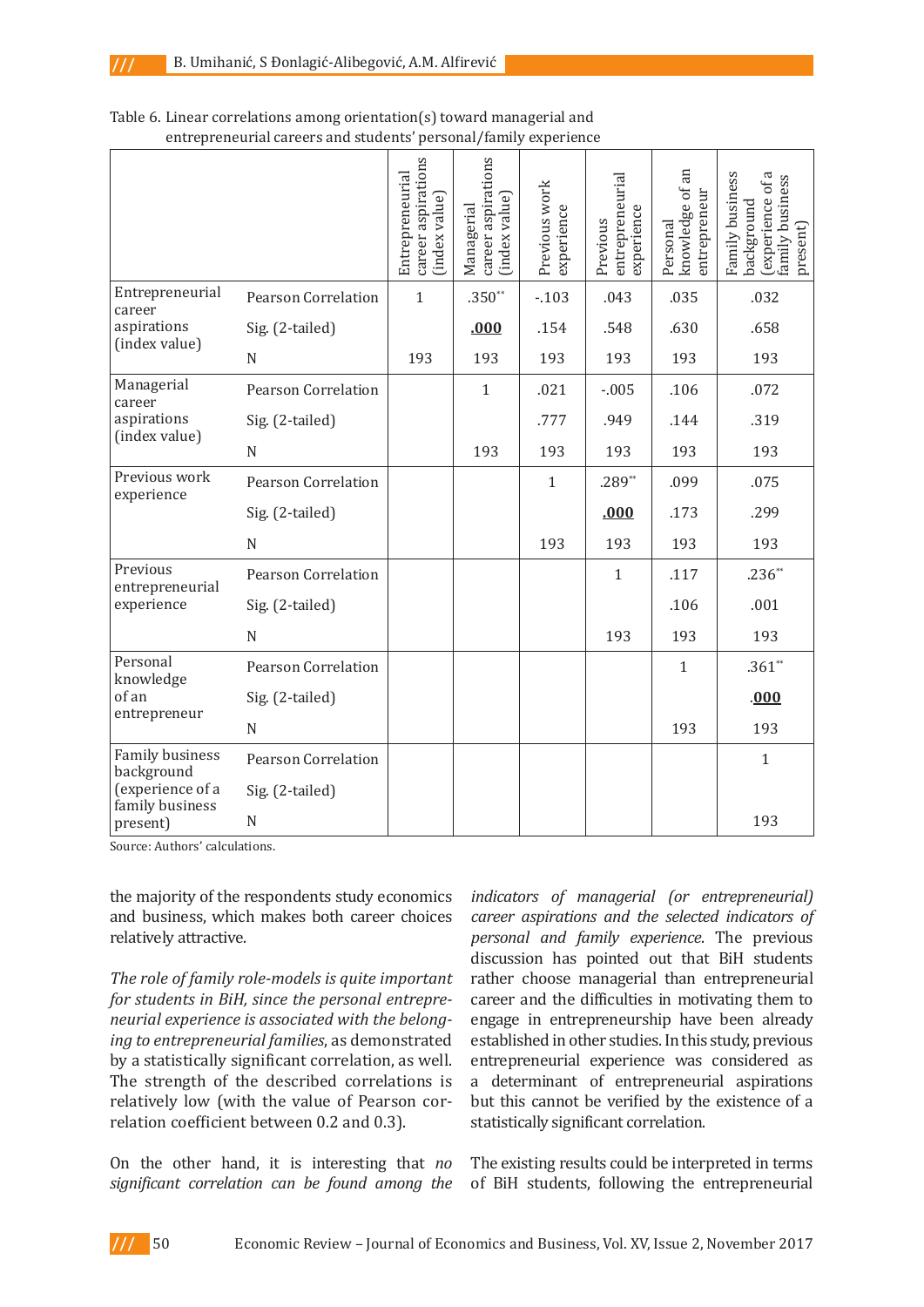orientation of their families (if such already exists). This could mean that BiH universities have not motivated their students to recognize entrepreneurial opportunities and act accordingly. On the other hand, there should be a potential for development of student entrepreneurship, since the results indicate the existence of an active group of students. They probably have a high orientation toward using the opportunities to manage the existing businesses, as well as to start their own entrepreneurial ventures. This is indicated by a statistically significant correlation between the indicators of the two career paths, as well as by the relationship between students' previous work and entrepreneurial experience.

Due to multiple limitations of this study, the presented results need to be verified by future research, but this fact does not mean that they cannot be used as a guide to BiH universities. These should find ways to institutionally support a group of active and motivated students, who seem to have the family business background. This experience could be transferred to other students who do not belong to entrepreneurial families, by creating and applying adequate measures and educational programs.

# **4. DISCUSSION AND CONCLUSION**

Promotion of youth entrepreneurship is an attractive topic, especially in transitional countries, with a relatively high unemployment rate and/or a low rate of economic activity. The institutional actors, including the government and educational institutions, engage in supporting youth entrepreneurship. Nevertheless, the latest available GEM research report for BiH shows that inadequate attention is paid to youth entrepreneurship4 , especially from the aspects of the perceived social attractiveness and the ethical acceptance of entrepreneurship in the society.

This study is an attempt to stimulate policy discussion, by providing a preliminary empirical insight into the professional aspirations of BiH students, described in terms of managerial and entrepreneurial careers. The results confirm the GEM results, especially as related to the perceived social importance and ethical acceptance of entrepreneurship. The national culture is also perceived to be non-supportive to

entrepreneurial careers. Other dimensions of an entrepreneurial career are, in the best possible case, rated neutrally. On the other hand, the managerial career path is considered to be only somewhat more attractive, with negative scores for social importance and ethical acceptability.

Related to the first and second research objectives, differences in managerial and entrepreneurial careers have been identified. There is a significantly higher cultural support and social acceptability for managerial careers, although both mean values are in the negative part of the measurement scale. The same applies to the ethical acceptance of these career paths. These three factors are important to students, when choosing their career paths.

The correlation analysis has shown a relationship between the indicators, describing aspirations toward both entrepreneurial and managerial career, which could indicate existence of a group of students actively considering both career paths. The same conclusion could be supported by a statistically significant relationship between the work and entrepreneurial experiences of the respondents, which is important from the viewpoint of the third research objective. Nevertheless, career aspirations are not associated with the indicators of previous experience, which leads to the conclusion that, on an indicative sample, the career socialization theory approach has serious limitations in explaining the entrepreneurial aspirations of BiH students.

There is a finding of a relationship between the family business background and the previous entrepreneurial experience, which could be interpreted in terms of BiH students, following the previous patterns of their families' entrepreneurial activities. This should indicate that the career orientation theory might be a better choice for the explanation of entrepreneurial aspirations, since the family entrepreneurial background could lead to the creation of entrepreneurial identities and, therefore, to personal entrepreneurial career choices and experiences.

Regardless of the theoretical aspects, the empirical results confirm that BiH policy makers and the academic community should consider new measures and approaches to